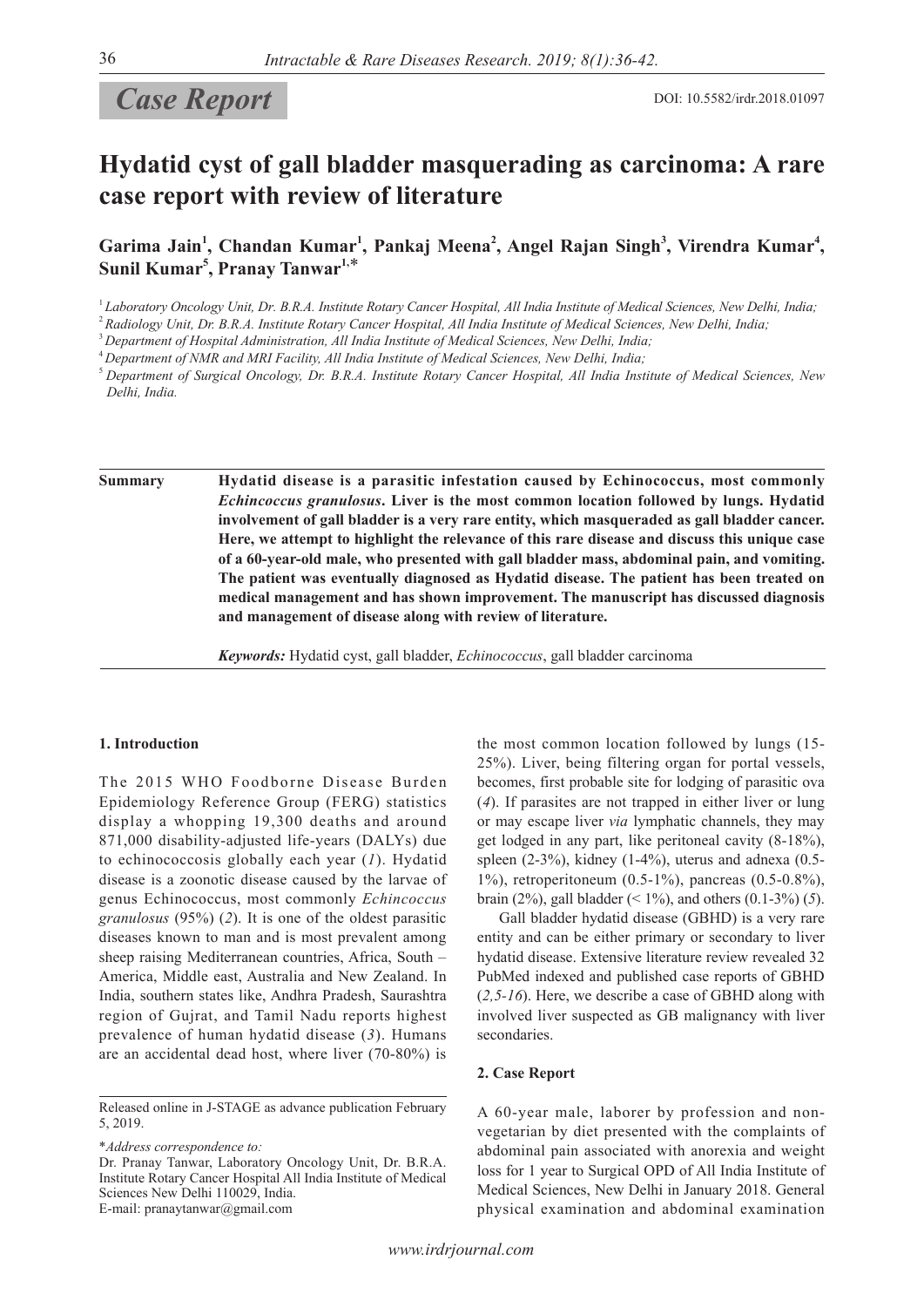were within normal limits. Routine biochemical and hematological investigations were also within normal limits. Ultrasound (USG) abdomen (Figures 1A-1C) revealed a 4 **×** 3 cm mass in the gall bladder along with hypo-echoic lesion in segment IV A, segment I, segment VII & VIII of liver. Abdomen MRI (Figure 1D) further showed similar lesion in gall bladder. An impression of gall bladder carcinoma with metastasis to liver was proposed on imaging and guided Fine needle aspiration cytology (FNAC) was advised.

Guided aspirate smears from liver lesion showed very scant cellularity. It showed few fragments of lamellar tegument from cyst wall. There were scattered parasitic hooklets and calcareous corpuscles in a necroinflammatory background. Features were consistent with *Echinococcus granuloses* (Hydatid cyst). In second setting, FNAC from gall bladder mass was done to rule out malignancy. GB mass fine needle aspiration

smears also yielded similar findings to that of liver aspirate (Figures 1E and 1F). Subsequently, hydatid serology was found to be positive. Patient was started on Albendazole tablet 400 mg BD for 4 weeks followed by a 2-week treatment free interval cycle in 3 cycles for 3 months. Patient was then advised for pericystectomy and cholecystectomy but, he denied any surgical intervention. Patient is on regular follow-up for the past year. Routine biochemical parameters were within normal limits and patient is symptomatically better with no nausea, vomiting or abdominal pain. After 3 months of treatment, USG abdomen and Hydatid serology levels were repeated. USG revealed a normally distended gall bladder without any mass lesion (Figure 2B), however a 2.5 **×** 2.4 cm hypo-echoic lesion with internal membranes and calcific foci was noted in segment VIII of liver (Figure 2A) suggesting residual disease.



**Figure 1. (A)** Hydatid cyst in segment VIII of liver, **(B)** GB mass with content mimicking malignancy, **(C)** with absolute nil vascular flow, **(D)** Liver hydatid with the typical water lily sign, **(E)** FNAC from GB showing laminated membranes, and **(F)**  multiple hooklets with hydatid sand.



**Figure 2. (A)** A 2.5cm X 2.4cm hypoechoic lesion in liver segment VIII indicating residual disease, **(B)** GB without any mass lesion.

#### *www.irdrjournal.com*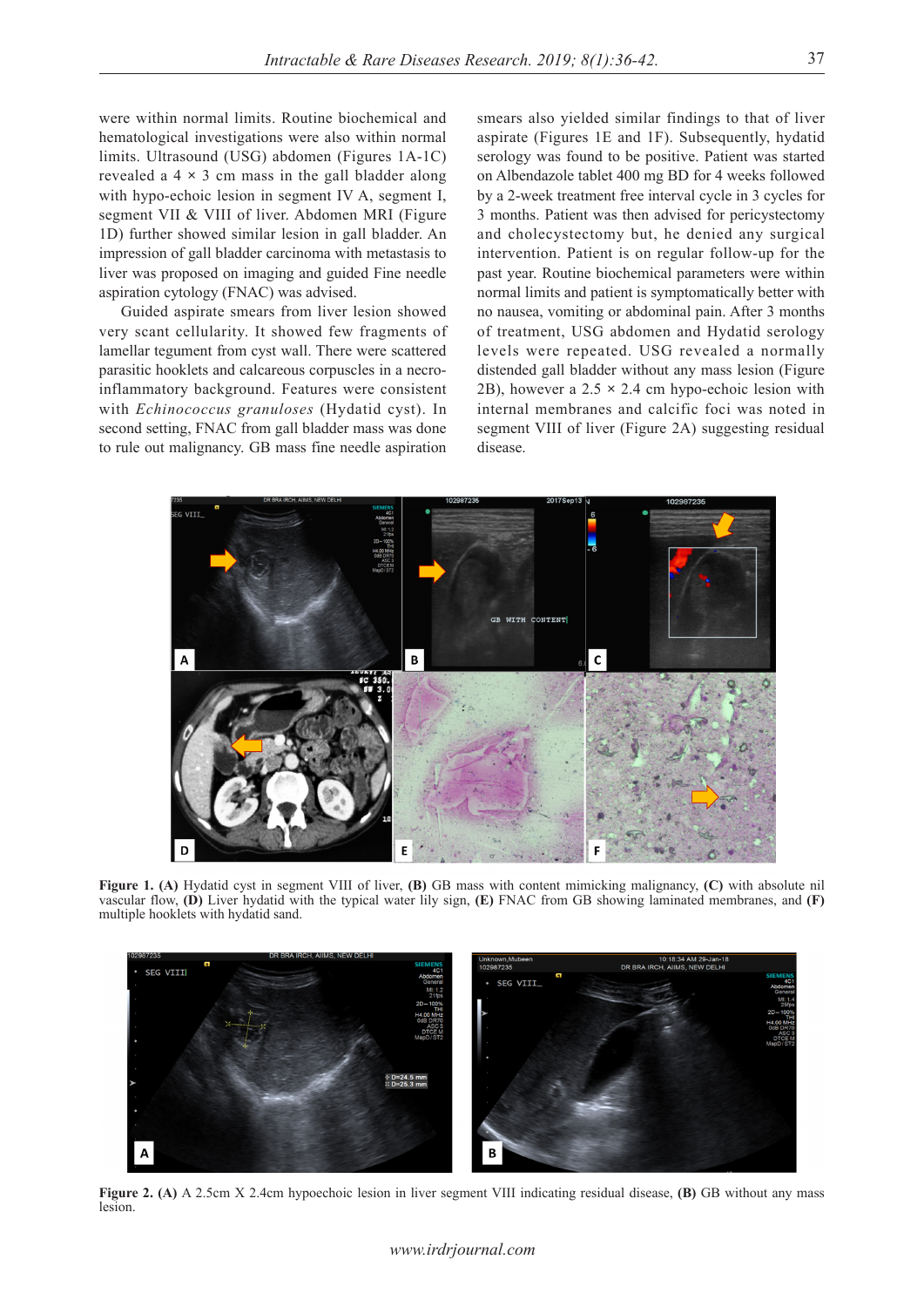# **3. Discussion**

Worldwide annual incidence of cystic echinococcosis has been estimated to be around 100,000-300,000 new cases. Increased prevalence of this disease is found in Mediterranean countries (between 1-8/100,000), Middle east, Africa (> 3%), Australia, South America and New Zealand. However, due to widespread international migration and global travel, the disease is increasing in incidence throughout the world (*3*). Hydatid disease is endemic in India and a major health concern, which adds to economic burden of the country. The annual incidence varies from 1-200/100,000 in different parts of the country. It has highest prevalence in Andhra Pradesh and Tamil Nadu (*17*).

The life cycle of *Echinococcus* species involves two hosts and a free-living egg stage. It is principally maintained in a dog-sheep-dog cycle, yet several other domestic animals may be involved. The adult *E. granulosus* resides in the small bowel of the definitive hosts *i.e*. dogs or other canines. A heavily infected dog alone can infect intermediate hosts like sheep over a wide area. The infection may be acquired by contact with infected dogs, egg-containing faces, egg-contaminated plants and soil usually happening by direct hand-tomouth transfer. Eggs can also be ingested by consuming uncooked contaminated raw vegetables, salads, fruits and drinking water (*3*).

Sites: Once, egg reaches small intestine of man or intermediate host, oosphere gets released, which then, penetrates intestinal wall and enters into portal circulatory system ultimately reaching liver. Liver (65- 75%) is the most common site of involvement followed by lungs (10-25%). All other sites of involvement are considered as unusual sites, which include peritoneal cavity (8-18%), spleen (2-3%), kidney (1-4%), uterus and adnexa (0.5-1%), retroperitoneum (0.5-1%), pancreas (0.5-08%), brain (2%), gall bladder (< 1%) and others. (0.1-3%) (*5*).

Most patients with atypical localizations produce symptoms at advanced stages. Radiological methods such as ultrasonography and computed tomography scan or magnetic resonance imaging may be confirmatory in most cases, while serological tests such as ELISA which have a sensitivity of  $> 90\%$  serve as a useful ancillary diagnostic tool in cases with equivocal imaging (*18*).

GBHD is a very rare entity, even in areas where hydatid is endemic. It can primarily involve gall bladder only in rare occasions or secondary infestation may be seen by daughter cysts from pre-infected liver. The pathogenesis for GBHD is not very well understood and few hypotheses have been proposed. The most widely accepted route of infestation is through bile duct usually with co-existing primary liver involvement. Others routes include, spread of cyst through lymphatic channels after absorption of contaminated food into bowel, and gall bladder seeding done during any prior surgical

intervention of hepatic hydatid cyst (*2*).

Hydatid cyst has three layers *i.e*. outermost layer – pericyst – consists of modified fibrous and protective zone produced as host immune response. Middle layer is laminated, acellular membrane responsible for diffusion of nutrients and innermost is germinal layer, which contains scolices, which are larval stages of parasite. Together, middle and innermost layer are called an endocyst being the true layers of cyst, and outermost layer is referred to as pericyst. Infectious embryogenic tapeworms, develop from an out pouching of the germinal layer (*19*).

Pathological examination *via* FNAC or biopsy usually demonstrates different layers of cysts along with broad capsules and protoscolices. Occasionally, only hydatid sand along with hooklets may be found which are PAS and AFB positive.

Radiologically, Hydatid cyst is classified into 4 types. Type I includes active and initial stage of hydatid cyst, Type II also includes active phase of the parasite which can spread to adjoining areas by an out-pouching of a new cyst from main cyst cavity. Type III includes dead/ inactive cyst and Type IV complicated cysts (*20*). USG also categorize cysts as solitary univesicular, solitary multivesicular, solid echogenic mass, multiple, either uni or multi-vesicular, or collapsed, flattened, and calcified. Additionally, USG can also identify active stage of disease where routine X-Ray may come out as normal. CT gives a clearer picture with respect to number of cysts, size, site, architecture and their relationship to adjoining areas. Many studies have demonstrated higher sensitivity of CT compared to USG for diagnosis (*21*). However, MRI is the diagnostic modality of choice for atypical Hydatid like muscular or subcutaneous because of its better assessment of soft tissue structure and its relationship (*22*).

Serological tests supplement radiological data in diagnosis of hydatid cyst. The gold standard serology test for echinococcosis detects IgG antibodies to hydatid cyst fluid-derived native or recombinant antigen B subunits. This is performed using ELISA or immunoblot formats and have high sensitivity  $(> 95\%)$  but lower specificity (*22*).

The differential diagnosis of a cystic mass anywhere in the body includes a spectrum of congenital, traumatic, infective, benign and malignant etiologies. A liver or gall bladder cyst could be a simple (bile duct) cyst, Carolis disease, polycystic liver disease, benign adenoma, focal nodular hyperplasia, metastatic lesion, biliary cystadenoma or cystadenocarcinoma, primary hepatoma, pyogenic or amoebic abscess, and echinococcal cyst.

Complications like rupture can occur and can be contained (internal), communicating, and direct. The pericyst remains intact in internal rupture and may occur due to degeneration, trauma or response to therapy. Direct rupture occurs when both endocyst and pericyst rupture and can cause widespread dissemination into the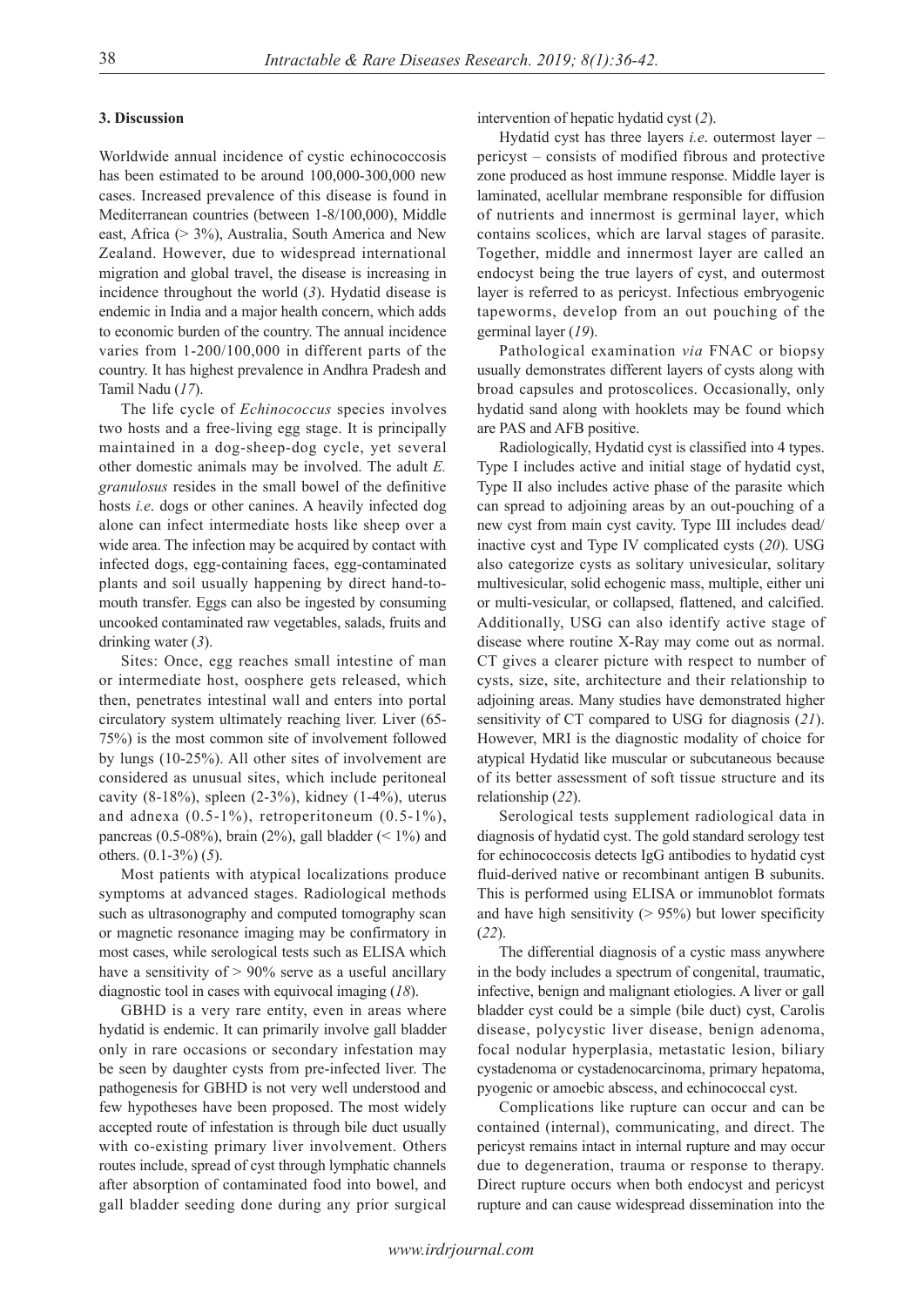

**Figure 3. Flowchart depicting search of literature for "hydatid cyst of gall bladder".**

peritoneal cavity. Iatrogenic rupture can also occur *via* surgical or percutaneous treatment and sudden death; anaphylactic shock or dissemination of disease can occur if cystic content spills into the peritoneal cavity.

Management of liver hydatid cysts includes medical therapy, percutaneous drainage or surgery. Various studies (*21*) demonstrated that Albendazole therapy and surgery combined have cure rates of > 90% and lower recurrence rates.

Mechanism of action of Albendazole is that it binds to colchicine-sensitive site of β-tubulin and inhibits their polymerization into microtubules in the intestinal cells of the parasites subsequently decreasing their absorptive function, especially the uptake of glucose by the adult and larval forms of the parasites, and also depleting glycogen storage. Depleted glucose levels result in insufficient energy for ATP production leading to the eventual death of the parasite. Albendazole sulfoxide (the active metabolite of Albendazole) is 70% bound to plasma protein and is widely distributed throughout the body; with active levels detected in urine, bile, liver, cyst wall, cyst fluid, and cerebrospinal fluid (CSF). Biliary concentrations of Albendazole sulfoxide have been found to be similar to those achieved in plasma because biliary elimination forms a significant proportion of elimination of Albendazole from the circulatory system (*23*).

The cure rate of medical management is around 60% and its indications are where there are contraindications

such as complex or widespread injury, advanced patient age, pregnancy, co-morbidities, multiple cysts which are difficult to access, partially inactive or calcified liver cysts, or patient refusal of surgery.

Surgical options include conservative surgeries like partial cyst resection, removal of cyst content followed by sterilization of residual cavity and PAIR (percutaneous aspiration and reinstallation of normal saline). Though conservative surgery is safer and less complex, however, they are associated with higher recurrence and morbidity rates. Complicated cysts, which are very close to biliary channels are best treated with conservative procedures to avoid risk of biliary leaks. Radical surgery includes pericystectomy and involved liver resection and comes with risks of compromising liver function. There is high risk of spillage of cyst contents leading to anaphylaxis with/without peritoneal seeding.

Extensive literature review was done on PubMed for listing previously reported cases of hydatid cyst of gall bladder. Mesh terms such as gall bladder, hydatid cyst, choleco-cystic fistula, atypical hydatid, unusual hydatid were used and a total of 169 manuscripts were screened. Subsequently, articles were enlisted, which pertained to GBHD as selection algorithm mentioned in flowchart (Figure 3). A total of 32GBHD cases, which included both primary (only GB) and secondary (involving GB and Liver) were analyzed (*2,5-16*). The discussed case will be the 33rd case in continuation with already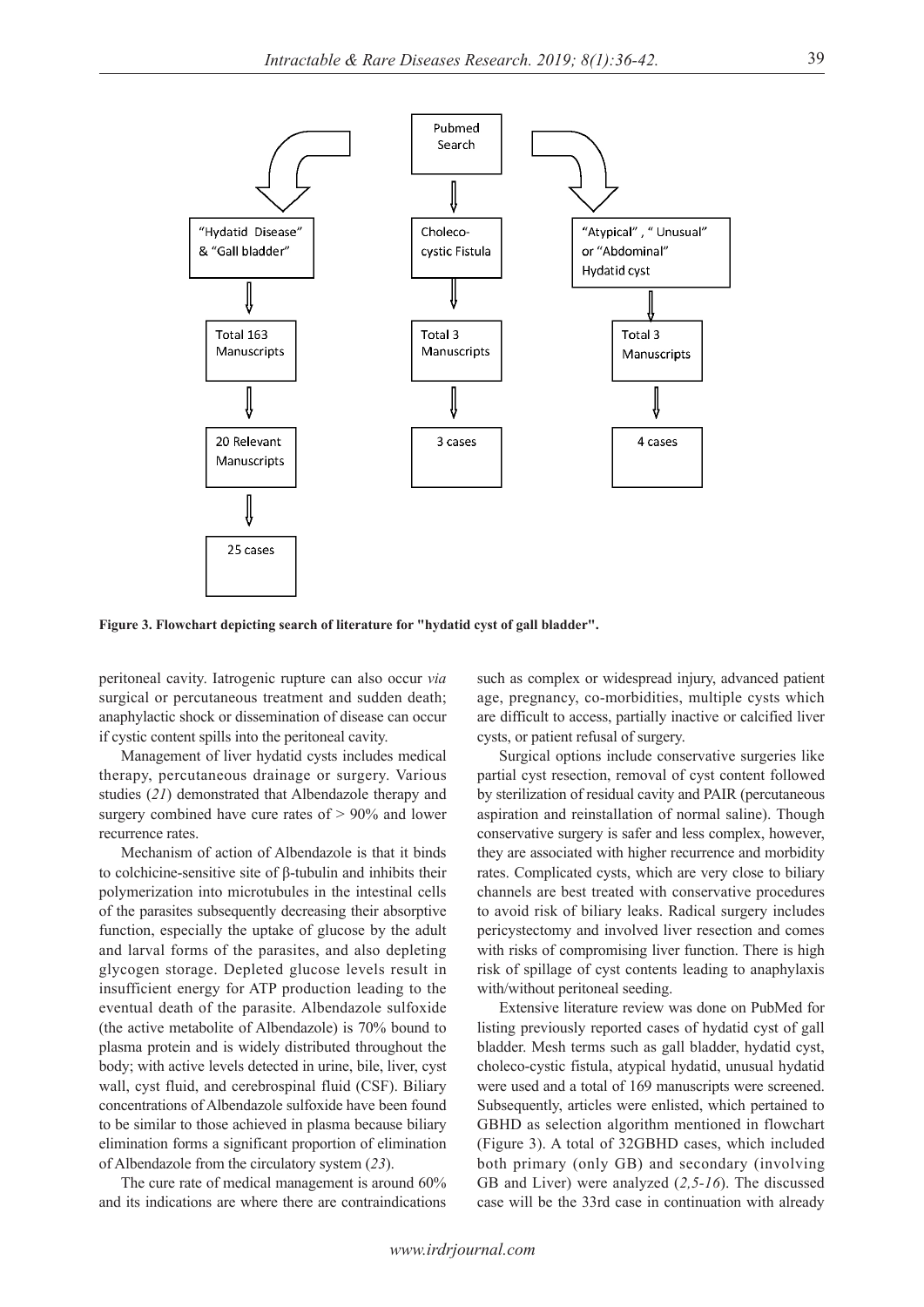|                                                                                                    |                 | Year         | Primary          |              |                    |                          | Clinical Abdominal Biochemical               | Radiology                           | GB stones                          | Serology     |                                                            | Management                                                | Recurrence                     |
|----------------------------------------------------------------------------------------------------|-----------------|--------------|------------------|--------------|--------------------|--------------------------|----------------------------------------------|-------------------------------------|------------------------------------|--------------|------------------------------------------------------------|-----------------------------------------------------------|--------------------------------|
| Authors (Ref.)                                                                                     | No. of<br>Cases |              | <b>Secondary</b> | Age<br>/Sex  |                    | Data Examination Results |                                              |                                     | Cholecystitis                      |              | Surgical                                                   | Medical                                                   |                                |
| BarónUrbaNo<br>et al. (2)                                                                          |                 | 1978         | Secondary        | $76$         |                    | 4                        | Normal                                       | $\lesssim$                          | $\stackrel{\triangle}{\simeq}$     | $\lesssim$   | + Total cyst resection<br>Cholecystectomy                  | None                                                      | $\lesssim$                     |
| Rigas et al. (2)                                                                                   |                 | 1979         | Primary          | $65/F$       | $12 \times$        | None                     | $\stackrel{\triangle}{\scriptstyle{\simeq}}$ | 5                                   | 2≨                                 | Not done     | Cholecystectomy                                            | None                                                      | 222                            |
| Cangiotti et al. (2)                                                                               |                 | 1994         | Secondary        | $\geq$       |                    | $\sum_{i=1}^{n}$         |                                              | <b>NASG</b>                         |                                    | $\mathbb{X}$ | Cholecystectomy                                            | None                                                      |                                |
| Kappor et al. (2)                                                                                  |                 | 2000         | Primary          | 53/M<br>27/M |                    |                          | Deranged LFT                                 |                                     | $\rm \stackrel{\circ}{\mathbf{Z}}$ | Positive     | $BCP +$ Stent                                              | None                                                      |                                |
| Raza et al. (2)                                                                                    |                 | 2003         | Secondary        |              | 1,3,4              |                          | $\sum_{i=1}^{n}$                             | <b>USG</b>                          | YES                                | Not done     | Cholecystectomy                                            | None                                                      |                                |
|                                                                                                    |                 |              |                  |              |                    |                          |                                              |                                     |                                    |              | + Rt. Lobe enucleation                                     |                                                           |                                |
| Kumar et al. (2)                                                                                   |                 | 2004         | Secondary        | 27/F         | 1,6                | None                     | $\mathbb{X}^{\mathsf{A}}$                    | 5                                   | ž                                  | Not done     | Partial pericystectomy                                     | post operative albendazole                                | $\tilde{z}$                    |
|                                                                                                    |                 |              |                  |              |                    |                          |                                              |                                     |                                    |              | + Cholecystectomy;                                         | $\times$ 4 months                                         |                                |
|                                                                                                    |                 |              |                  |              |                    |                          |                                              |                                     |                                    |              | instillation and re-aspiration<br>percutaneous aspiration, |                                                           |                                |
|                                                                                                    |                 |              |                  |              |                    |                          |                                              |                                     |                                    |              | hypertonic saline                                          |                                                           |                                |
|                                                                                                    |                 |              |                  |              |                    |                          |                                              |                                     |                                    |              | saline                                                     |                                                           |                                |
| Safioleas et al. (2)                                                                               |                 | 2004         | Primary          | 65/F         | 1,2                | None                     | Normal                                       | X-Rays, Barium Meal                 | YES                                | Not done     | Cholecystectomy                                            | None                                                      | $\stackrel{\circ}{\simeq}$     |
|                                                                                                    |                 |              |                  |              |                    |                          |                                              | &Cholangiography                    |                                    |              | + total cyst resection                                     |                                                           |                                |
| Safioleas et al.(2)                                                                                | $\sim$          | 2004         | Primary          | $51/F$       |                    | None                     | Eosinophilia &                               | X-Rays, Barium Meal.<br><b>USG</b>  | YES                                | Not done     | Cholecystectomy                                            | None                                                      | $\stackrel{\circ}{\mathsf{Z}}$ |
|                                                                                                    |                 |              |                  |              |                    |                          | LFT<br>Normal                                |                                     |                                    |              | + total cyst resection                                     |                                                           |                                |
| Safioleas et al.(2)                                                                                | 3               | 2004         | Primary          | 63/M         | 1,5                | None                     | Normal                                       | X-Rays, CT                          | YES                                | Positive     | + total cyst resection<br>Cholecystectomy                  | None                                                      | $\gtrsim$                      |
| Pitiakoudis et al. $(2)$ 1                                                                         |                 | 2005         | Primary          | $60/M$       | 1, 2, 3, 4         | $\epsilon$               | Deranged LFT                                 | USG, Spiral CT, MRI                 | YES                                | Not done     | Cholecystectomy                                            | post operative albendazole                                | $\tilde{z}$                    |
|                                                                                                    |                 |              |                  |              |                    |                          |                                              |                                     |                                    |              |                                                            | $\times$ 4 months                                         |                                |
|                                                                                                    |                 | 2006         | Primary          | 51/F         |                    | None                     | $\stackrel{\triangle}{\simeq}$               | USG,CT                              | YES                                | Not done     | Cholecystectomy                                            | None                                                      | $\stackrel{\circ}{\mathsf{Z}}$ |
| $\begin{array}{c} \text{Wani et al.} \text{ } (2) \\ \text{Sabat et al.} \text{ } (2) \end{array}$ |                 | 2008         | Secondary        | 35/F         | $\frac{1}{1,3,4}$  | $\sim$                   | Deranged LFT                                 | USG,CT                              | ż                                  | Not done     | Cholecystectomy                                            | post operative albendazole                                | $\geq$                         |
|                                                                                                    |                 |              |                  |              |                    |                          |                                              |                                     |                                    |              | + percutaneous aspiration,                                 | $\times$ 9 months                                         |                                |
|                                                                                                    |                 |              |                  |              |                    |                          |                                              |                                     |                                    |              | instillation and re-aspiration                             |                                                           |                                |
|                                                                                                    |                 |              |                  |              |                    |                          |                                              |                                     |                                    |              | using hypertonic saline                                    |                                                           |                                |
|                                                                                                    |                 |              |                  |              |                    |                          |                                              |                                     |                                    |              | (segment VII)                                              |                                                           |                                |
|                                                                                                    |                 |              |                  |              |                    |                          |                                              |                                     |                                    |              | saline                                                     |                                                           |                                |
| Murtaza et al.(2)                                                                                  |                 | 2008<br>2010 | Secondary        | 32/F<br>39/F | $1,2$<br>$1,2$     | 4 U                      | Normal<br>Normal                             | USG                                 |                                    | Not done     | sub-total Cholecystectomy                                  | preoperative albendazole                                  | ≨£                             |
| Krasniqui et al. (2)                                                                               |                 |              | Primary          |              |                    |                          |                                              | Abdomen and Chest<br>USG, CT, X-Ray | None                               | Not done     | & Cholecystectomy<br>Pericystectomy                        | (3 cycles 21 days each with<br>post operative albendazole |                                |
|                                                                                                    |                 |              |                  |              |                    |                          |                                              |                                     |                                    |              |                                                            | gap of 1 week)                                            |                                |
| Rabbani et al. (16)                                                                                |                 | 2011         | Secondary 38/M   |              | 1, 2, 3, 4         | 4                        | Eosinophilia &                               | USG & Chest $X$ -Ray                | $\tilde{z}$                        | Not done     | Pericystectomy                                             | post operative albendazole                                | $\stackrel{\circ}{\mathsf{Z}}$ |
|                                                                                                    |                 |              |                  |              |                    |                          | <b>LFT</b><br>Normal                         |                                     |                                    |              | & Cholecystectomy                                          | (3 cycles 21 days each with                               |                                |
|                                                                                                    |                 |              |                  |              |                    |                          |                                              |                                     |                                    |              |                                                            | gap of 1 week)                                            |                                |
| Mushtaque et al. (7)                                                                               | $\overline{ }$  | 2012         | Secondary        | Á            | 1,5                |                          | $\mathbb{X}^{\mathsf{A}}$                    | USG & CECT                          | $\mathbb{X}^{\mathsf{A}}$          | Positive     | Cholecystectomy                                            | post operative albendazole                                | Ş                              |
|                                                                                                    |                 |              |                  |              |                    |                          |                                              |                                     |                                    |              |                                                            | (2 cycles 21 days each with                               |                                |
|                                                                                                    |                 |              |                  |              |                    |                          |                                              |                                     |                                    |              |                                                            | gap of 14 days)                                           |                                |
| Ertem et al. (2)                                                                                   |                 | 2012         | Primary          | 42/M         | $1,2,3,4$<br>$1,2$ | $-2$                     | Deranged LFT                                 | USG, CT, MRCP, ERCP                 | $\frac{1}{2}$                      | Positive     | Cholecystectomy                                            | None                                                      | ≨2g                            |
| Noomene et al. (2)                                                                                 |                 | 2013         | Primary          | 32/F         |                    |                          | Normal                                       | USG, CT, MRI                        | $\tilde{z}$                        | NEGATIVE     | Cholecystectomy                                            | None                                                      |                                |
| Yücesoy et al. (2)                                                                                 |                 | 2014         | Secondary        | 58/M         | 1, 2, 3, 4         |                          | Deranged LFT                                 | USG & MRCP                          | $\tilde{z}$                        | Not done     | Choledochotomy                                             | post operative albendazole                                |                                |
|                                                                                                    |                 |              |                  |              |                    |                          |                                              |                                     |                                    |              | & Cholechododuodenostomy                                   | x 2 weeks                                                 |                                |
| Index Case                                                                                         |                 | 2018         | Secondary 60/M   |              | 1,2,3              | None                     | Normal                                       | USG & CT                            | $\frac{1}{2}$                      | Positive     | Pericystectomy                                             | post operative albendazole                                | $\tilde{z}$                    |
|                                                                                                    |                 |              |                  |              |                    |                          |                                              |                                     |                                    |              | & Cholecystectomy                                          |                                                           |                                |

*www.irdrjournal.com*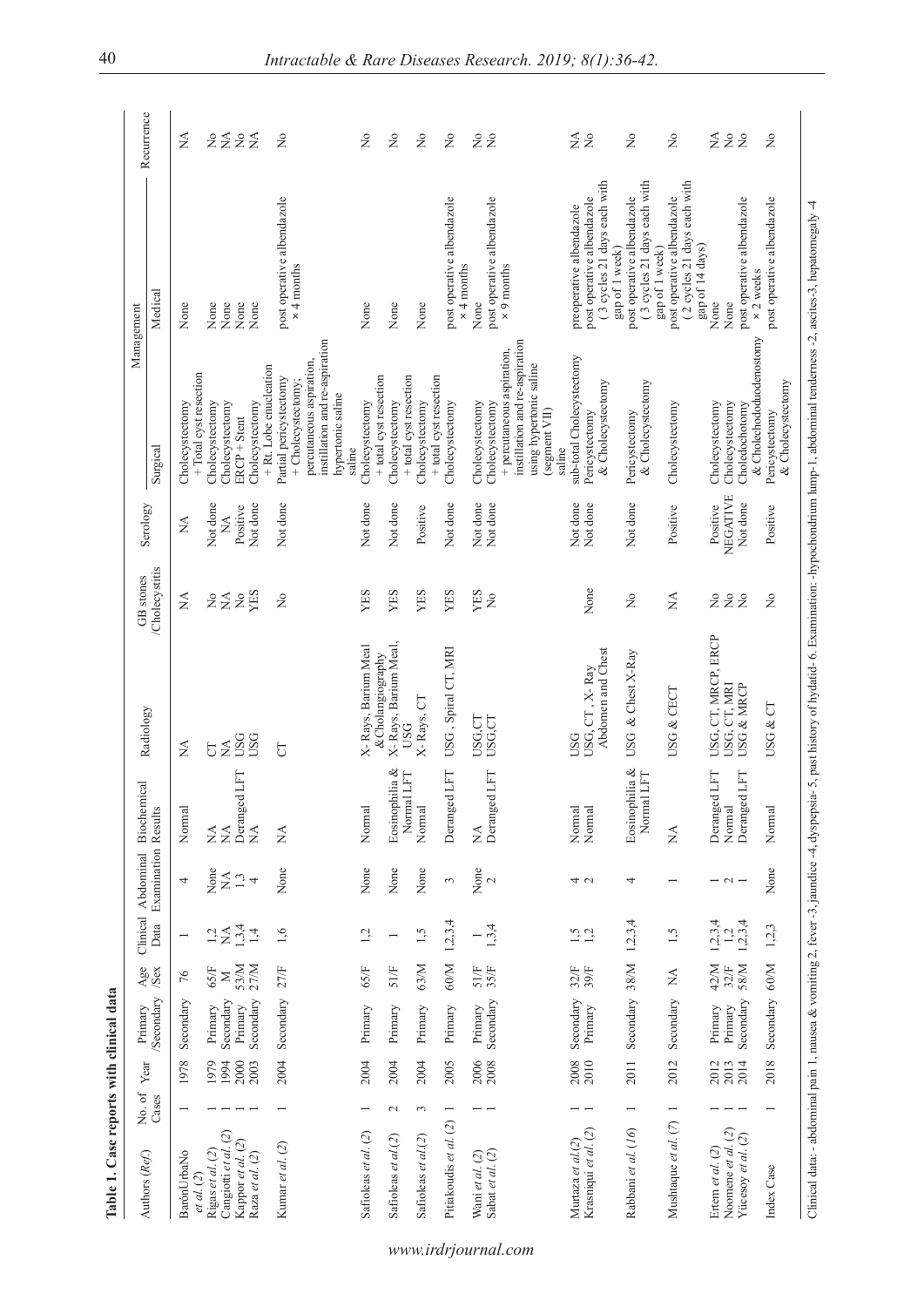| Authors ( <i>Ref.</i> )       | No. Of cases | Year | Primary/Secondary | Language |
|-------------------------------|--------------|------|-------------------|----------|
| Seror <i>et al.</i> $(15)$    |              | 1958 | Secondary         | French   |
| Khokhlov et al. (14)          |              | 1962 | Primary           | Russian  |
| Ansimov et al. (13)           |              | 1962 | Primary           | Russian  |
| Tkebuchava et al. (11)        |              | 1966 | Primary           | Other    |
| Khokhlov et al. (12)          |              | 1967 | Primary           | Russian  |
| Gillet <i>et al.</i> $(10)$   |              | 1973 | Secondary         | French   |
| Mizaushev <i>et al.</i> $(9)$ |              | 1979 | Primary           | Russian  |
| Ivanis <i>et al.</i> $(8)$    |              | 1994 | Secondary         | German   |
| Aksu <i>et al.</i> $(6)$      |              | 2013 | Primary           | Other    |

**Table 2. Case reports without clinical data**

reported cases.

Out of all reported cases (Tables 1 and 2), 18 cases (56.3%) were primary and the other 14 were secondary. Detailed clinical data was available in 19 cases (Table 1) whereas it could not be extracted in the other 13 cases (Table 2) as they were published in indigenous languages with only the abstract available in English. We hereby, analyzed clinical, management and outcome profile for 19 cases along with the indexed case.

Among these, abdominal pain was most common presenting symptoms seen in 19/19 (100%) cases. Nausea/vomiting 8/19 (42.2%) and jaundice 8/19 (42.2%) were ranked as the second most common symptom. The index case also presented with nausea, vomiting and abdominal pain. Out of all the cases studied only a single case (5.3%) had prior history of hydatidtosis. This patient had lung hydatidtosis 2 years back and later presented with GB hydatidosis. However, the index case did not have previous such history. Abdominal examination was normal in 6/19 (31.6%) whereas 4/19 (21.1%) patients had mild hepatomegaly. Abdominal tenderness and ascites was seen in 3/19 (15.8%). Six cases 6/19 (31.6%) had associated gallstones. Liver function was deranged in 5/19 (26.3%) while it was normal in 7/19 (36.8%) cases similar to the index case.

Alone or in combination, USG, CT, and MRI were used to confirm diagnosis of GBHD with variable frequency in different cases. MRCP and ERCP were also used as a part of workup in 2/19 (10.5%) cases. Hydatid serology was used as a part of workup in 6 cases with a high positive rate in 5/6 (83.3%) cases. Index case also demonstrated positive serology results.

As a part of medical treatment 7/19 (36.8%) received post-operative Albendazole. Only a single case (5.3%) received pre-operative Albendazole. Our case has received only medical treatment and has dissented from surgical intervention. 11/19 cases (57.9%) cases did receive various anti helminthic therapies as a part of treatment. Cases were followed up for a minimum period of 5 years and none of the cases reported recurrence on follow-up. GBHD either primary or secondary has never been reported to be associated with hepatobiliary malignancy.

The current case was an adult male presenting with a

long standing history of abdomen pain. Gall bladder lump along with lesions in liver were discovered on imaging. The history of anorexia and weight loss coupled with the imaging findings put the differential of gall bladder carcinoma as the most probable diagnosis. GBHD as has been discussed is a rare entity and is not among the top differentials thought of in a GB lump. This case teaches us the importance of keeping infective etiologies such as hydatid cyst in mind while investigating a lump as Hydatid cyst, which has been reported from rare sites such as peritoneal cavity, spleen, kidney, uterus, adnexa, pancreas, brain, etc.

# **4. Conclusion**

Despite the available advances medical and surgical management, the prevalence is still high for hydatid disease especially in endemic regions. This is a completely treatable and preventable disease. It calls for promotion of healthcare and hygiene awareness among rural masses along with health care providers about disease. Good hygiene and ideal quality assurance of slaughter houses, equipping healthcare professionals and health centers for timely diagnosis and treatment is mandatory for eradication of this disease.

# **References**

- 1. World Health Organization. (2018). Echinococcosis. *http://www.who.int/news-room/fact-sheets/detail/ echinococcosis* (Accessed August 24, 2018)
- 2. Gómez R, Allaoua Y, Colmenares R, Gil S, Roquero P, Ramia JM. Hydatid cyst of the gallbaldder: A systematic review of the literature. World J Hepatol. 2016; 8:1087- 1092.
- 3. Rao SS, Mehra B, Narang R. The spectrum of hydatid disease in rural central India: An 11-year experience. Ann Trop Med Public Health. 2012; 5:225-230.
- 4. Krasniqi A, Limani D, Gashi-Luci L, Spahija G, Dreshaj IA. Primary hydatid cyst of the gallbladder: A case report. J Med Case Rep. 2010; 4:29.
- 5. Mushtaque M, Mir MF, Malik AA, Arif SH, Khanday SA, Dar RA. Atypical localizations of hydatid disease: Experience from a single institute. Niger J Surg. 2012;  $18:2 - 7$ .
- 6. Aksu M, Sevimli FK, Ibiloğlu I, Arpacı RB. Cystic